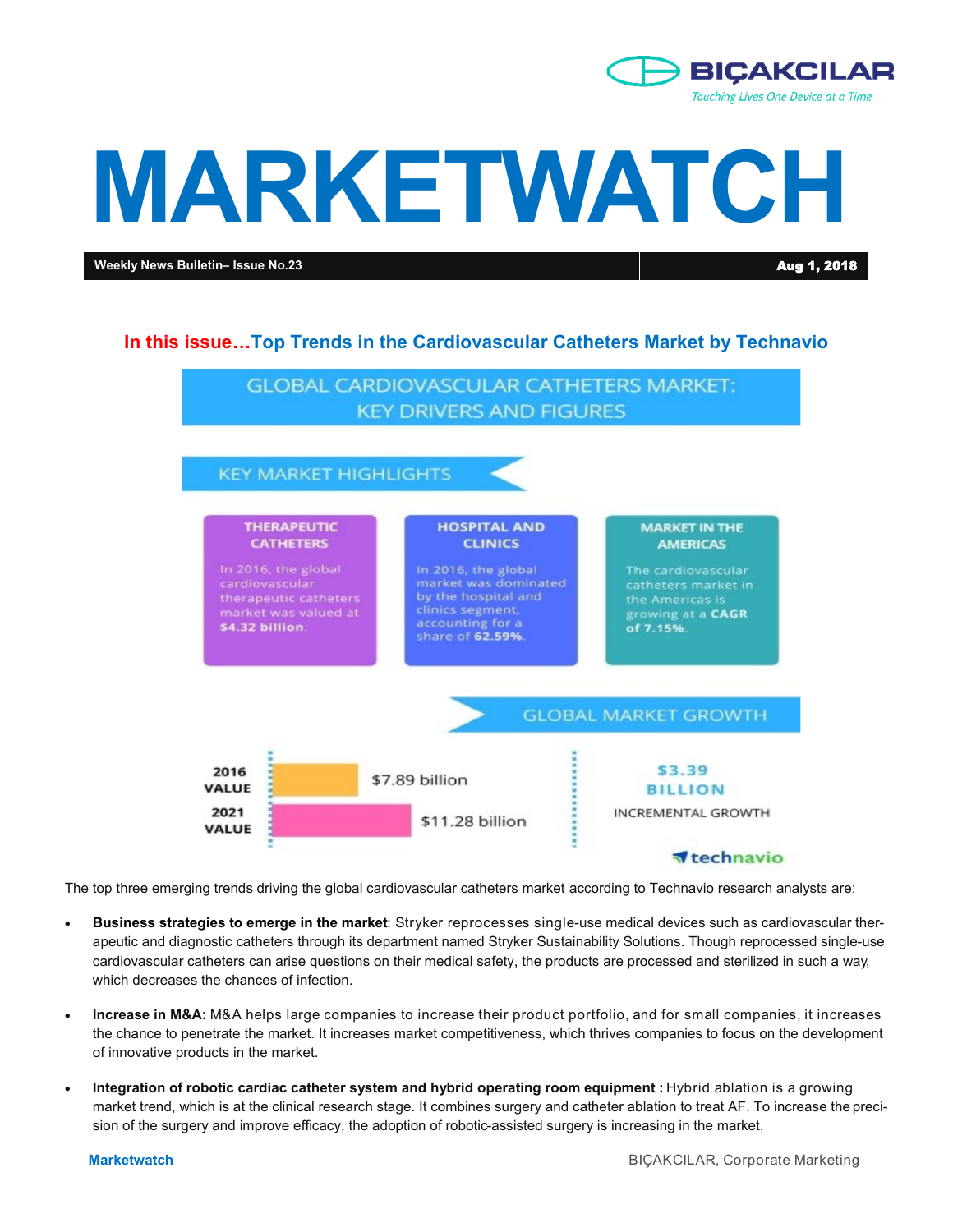# **In this issue… Siemens Healthineers introduces new heart attack diagnostic tests**

Siemens Healthineers has introduced two new assays for quick diagnosis of acute myocardial infarction or heart attack, following approval from the US Food and Drug Administration (FDA). The High-Sensitivity Troponin I assays (TnIH) for the Atellica IM and ADVIA Centaur XP/XPT in-vitro diagnostic analysers are designed to detect low cardiac troponin I levels in serum or plasma.

Said to demonstrate 99% precision, the assays can also identify small changes in a patient's troponin level because of repeat testing."According to Siemens, the TnIH assays leverage the company's technology with three new monoclonal antibodies and are set to provide better patient care with high-sensitivity cardiac troponin detection."

Early diagnosis is critical as the heart muscle starts dying within 30-60 minutes following the blockage of blood flow to the heart.

Since dying heart muscle releases troponin into the bloodstream, the compound is considered as an indicator of a heart attack.

Out of the more than eight million visits to emergency departments in the US, only 5.5% lead to serious diagnoses such as heart attacks. The new assays are expected to support testing initiatives by using data to correctly triage patients early or rule out myocardial infarctions.

Zuckerberg San Francisco General Hospital and Trauma Center, Clinical Chemistry and Toxicology chief Alan Wu said: "If we can do a more efficient job at triaging patients to receive the proper level of care and to discharge the patients who do not need to stay in the emergency department, this will have a tremendous economic advantage for our healthcare system."

According to Siemens, the TnIH assays leverage the company's technology with three new monoclonal antibodies and are set to provide better patient care with high-sensitivity cardiac troponin detection. The Siemens portfolio for troponin detection additionally includes Atellica IM, ADVIA Centaur, Dimension EXL and Dimension Vista TNIH assays that are also designed to detect lower troponin levels.

## **DePuy Synthes introduces Concorde Lift interbody implant**

DePuy Synthes, a division of Johnson & Johnson Medical Devices Companies, has introduced the new Concorde Lift Expandable



Interbody Device in the US for the treatment of degenerative disc disease. The implant is part of the company's new Unleash MIS TLIF (Transforaminal Lumbar Interbody Fusion) Procedural Solution designed for minimally invasive spine surgery.This procedural system additionally comprises the Concorde Clear MIS Discectomy Device and the Viper Prime System for percutaneous pedicle screw insertion.

"The implant is part of the company's new Unleash MIS TLIF (Transforaminal Lumbar Interbody Fusion) Procedural Solution designed for minimally invasive spine surgery."It is intended to simplify certain stages of minimally invasive spine surgery and increase its efficiency. DePuy Synthes Spine worldwide president Nadav Tomer said: "This Unleash Solution delivers a new offering to help reduce the complexity associated with minimally invasive spine surgery while reducing costs and OR footprint.

"DePuy Synthes is committed to innovating the tools and technology required to serve more patients globally in a range of caresettings by delivering disruptive procedural solutions that improve outcomes supported by real-world clinical and economic evidence." Concorde Lift can be implanted during a spinal fusion surgery, where the degenerated disc is replaced with the device in order to restore the disc height amongst the two spinal vertebrae. The implantation is preceded by the degenerated disc-clearing process using Concorde Clear MIS Discectomy Device, which is said to require fewer instrument passes and removes more disc material.

Viper Prime System is used during the last stage of the procedure to combine various instruments into a single screw insertertool, thereby allowing insertion of the percutaneous pedicle screw in a single instrument pass. Together, the Unleash MIS TLIF devices are expected to minimise surgical complexity, enhance patient outcomes and reduce costs.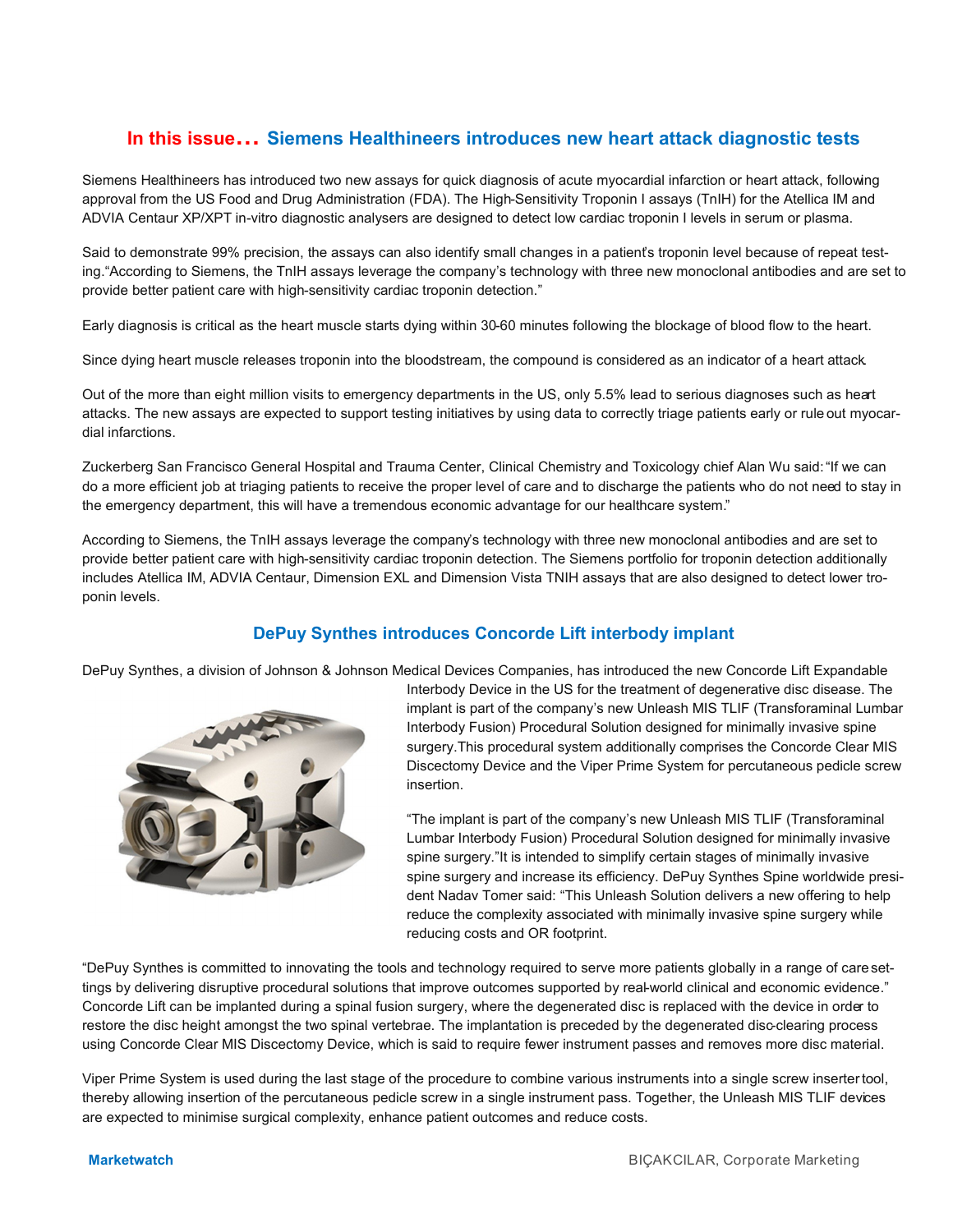### **In this issue… Hologic launches initiative for affordable access to diagnostic tests**

Hologic has launched a new initiative to enhance access to its molecular tests intended for the diagnosis of certain infectious diseases in approximately 50 countries, including African and Southeast Asian regions. The new Hologic Global Access Initiative will be carried out in alliance with the Clinton Health Access Initiative (CHAI) and the UK-backed MedAccess.

It focuses on offering affordable testing for human immunodeficiency virus (HIV), hepatitis B and C (HBV and HCV) and human papillomavirus (HPV) infections. "Hologic said that the program optimizes overall lab systems efficiency, minimises instrument downtime and reduces stockouts and waste, thereby supporting Integrated Diagnostics Consortium objectives."

Set to be rolled out in August this year, the initiative features single, all-inclusive pricing without any upfront costs or capital expenditure. The programme will aim to improve access to the company's automated molecular testing platform called Panther system, which is suitable for centralised as well as decentralised labs.

Panther system can deliver up to 320 results in eight hours and can be run with Aptima HIV-1, HCV and Quant assays. The Aptima HPV assay to detect 14 high-risk HPV types related to cervical cancer can also be run on this platform.

Hologic Diagnostic Solutions division president Tom West said: "Through this initiative in partnership with the global public health community, we're determined to make an even greater impact in countries with limited resources and help reduce the burden of global infectious diseases, especially HIV."

The initiative is said to be in line with UNAIDS' 90-90-90 goal, which aims to have 90% of people living with HIV diagnosed by 2020, 90% diagnosed patients will get sustained antiretroviral treatment, and 90% of those on antiretroviral therapy will have viral suppression.

Hologic added that the programme optimises overall lab systems efficiency, minimises instrument downtime and reduces stockouts and waste, thereby supporting Integrated Diagnostics Consortium objectives.

### **Deals this week July 27, 2018**

**OrthoSpin** Ltd has raised \$3m in a financing round from US-based investment firm Johnson & Johnson Innovation – JJDC Inc. Based in Israel, OrthoSpin is focused on the development of a robotic external fixation system to improve patient care. The company plans to use the funds towards clinical trials.

**Thornhill Medical** has raised funds through a series A financing round from China-based investment firm Shanghai Yonghua Investment Management Co Ltd. Based in Canada, Thornhill Medical manufactures novel healthcare products. The company plans to use the funds towards working capital, clinical development, and to expand its footprint and sales in the international market.

**CeQur** will acquire a worldwide license for the insulin delivery system OneTouch Via. The device is expected to be launched by CeQur in 2019, pursuant to the transfer of manufacturing equipment. Based in Switzerland, CeQur is engaged in the manufacture of insulin delivery devices, while Calibra Medical is a US-based developer of three-day, wearable, on-demand bolus insulin-delivery device.

**Boston Scientific Corporation** has entered an agreement to acquire Claret Medical Inc for \$270m. The acquisition will add Claret's sentinel cerebral embolic protection system to Boston's product portfolio. The system is used to protect the brain in patients who are undergoing transcatheter aortic valve replacement (TAVR).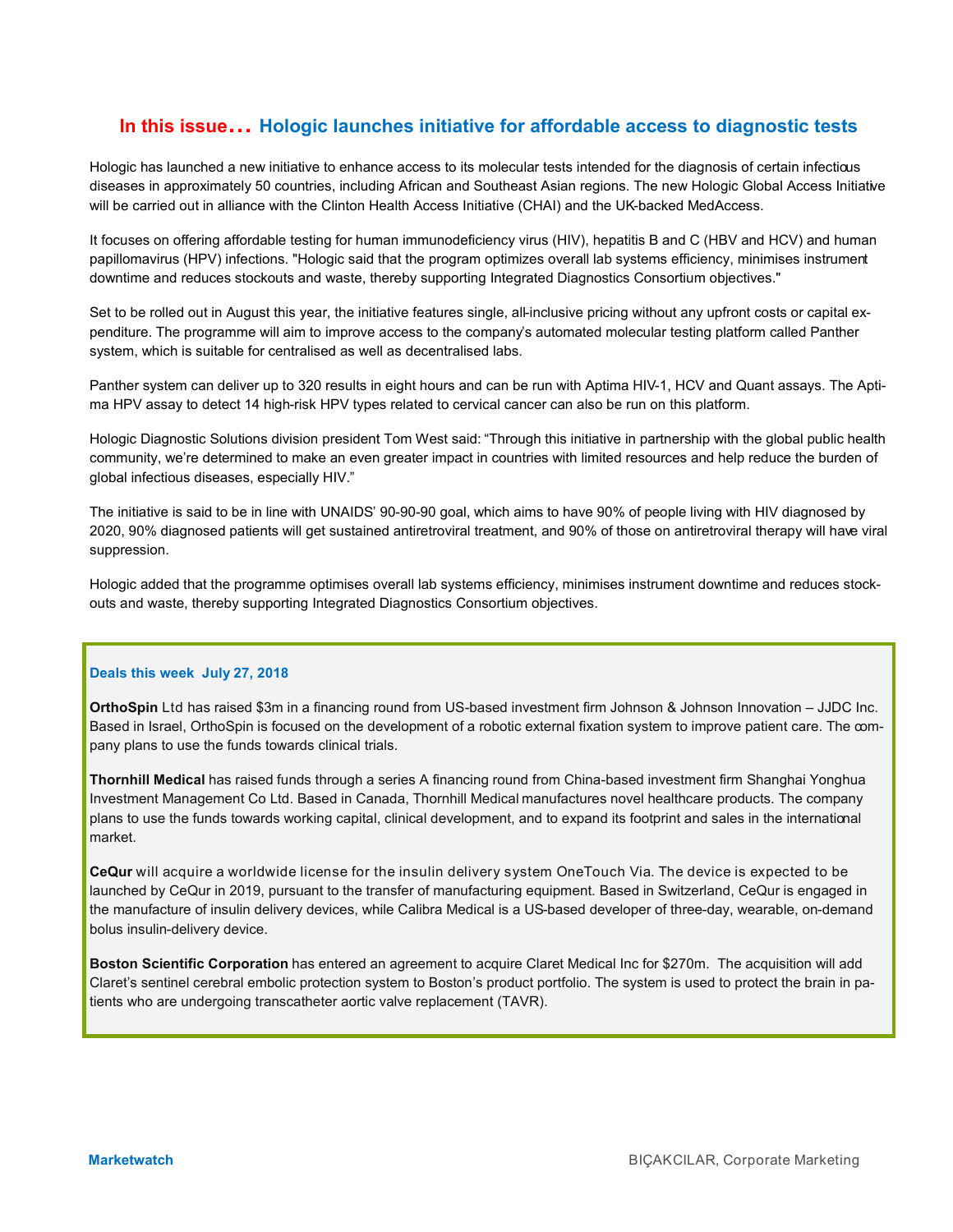### **Abbott Begins U.S. Pivotal Trial for the Tendyne Mitral Valve Replacement System**

Abbott announced it has initiated a pivotal clinical study in the U.S. of its Tendyne Transcatheter Mitral Valve Replacement (TMVR) system for the treatment of mitral regurgitation. The trial will evaluate the safety and efficacy of the treatment in patients suffering from mitral regurgitation (MR), known as a leaky heart valve. The investigational Tendyne device is the first and only mitral valve replacement that can be repositioned and fully retrieved, allowing the surgeon to precisely place the device during implantation, which could improve



patient outcomes. Since the approval of the MitraClip device in 2008, Abbott has led the development of minimally invasive solutions for difficult-to-treat mitral regurgitation, and the Tendyne device is designed to offer a new treatment option for MR patients requiring a minimally invasive replacement valve.

The study, called SUMMIT, will enroll up to 1,010 patients at 80 sites in the U.S., EU and Canada to evaluate if treatment with the Tendyne TMVR system is safe and effective for patients suffering from severe MR. Jason Rogers, M.D., professor and director of interventional cardiology at U.C. Davis Medical Center in Sacramento, Calif., and Gorav Ailawadi, M.D., professor of surgery and chief of cardiac surgery at the University of Virginia, are co-principal investigators of the study, which will

evaluate a composite endpoint of death, cardiovascular hospitalization, stroke or reoperation at one year. The first several patients in the trial were treated at Ascension's Via Christi Hospital St. Francis in Wichita, Kan. and the West Virginia University Heart and Vascular Institute in Morgantown, W.Va.

Mitral regurgitation is a debilitating, progressive and life-threatening disease in which the heart's mitral valve does not close completely, causing blood to flow backward and leak into the left atrium of the heart. The condition can raise the risk of irregular heartbeats and stroke, and if left untreated, could ultimately lead to heart failure and death. Nearly one in 10 people over the age of 75 have moderate to severe MR1, which is often difficult to diagnose. Abbott's MitraClip is the leading approved device to repair a leaking mitral valve, but there are currently no approved minimally invasive therapies to replace the mitral valve.

The Tendyne valve may provide a life-saving treatment option for MR patients by replacing their native mitral valve without open-heart surgery to reduce their heart failure symptoms. The device is a tri-leaflet, bioprosthetic valve available in multiple sizes, and is stabilized by a pad and a tether mechanism that holds the pad in place where it's been implanted inside the native valve. As the first and only repositionable and fully retrievable replacement valve, Tendyne can conform to a broad range of anatomies, which may allow for better outcomes and procedural ease-of-use.

"The mitral valve is known for its complex anatomy and, as a result, managing mitral regurgitation can be challenging, especially in elderly or frail patients for whom there are limited to no treatment options," said Bassem M. Chehab, M.D., medical director of Via Christi's structural heart program, who implanted the first patient in the study with the Tendyne valve. "I'm encouraged by promising early results from the global study and excited about the potential for the Tendyne device to advance the field of transcatheter mitral valve replacement in the U.S. by providing another option for MR patients needing a minimally invasive alternative."

Abbott recently shared data at EuroPCR, the annual meeting of the European Association of Percutaneous Cardiovascular Interventions (EAPCI), that showed positive results from the first 100 patients treated in a global study of the Tendyne device. Results showed that, at 30 days, patients treated with Tendyne had a significant reduction in symptoms of MR and low mortality rates.

"Transcatheter mitral valve replacement represents a new frontier in treating people whose valve does not close properly and who would benefit from a replacement valve instead of repair," said Michael Dale, vice president of Abbott's structural heart business. "Abbott established the market for minimally invasive mitral valve repair with MitraClip, showing the safety and viability of a non-surgical repair and paving the way for other catheter-based devices to treat structural heart diseases. Our scientists and engineers are building on our expertise to advance transcatheter mitral valve replacement with our Tendyne technology to provide a needed treatment option."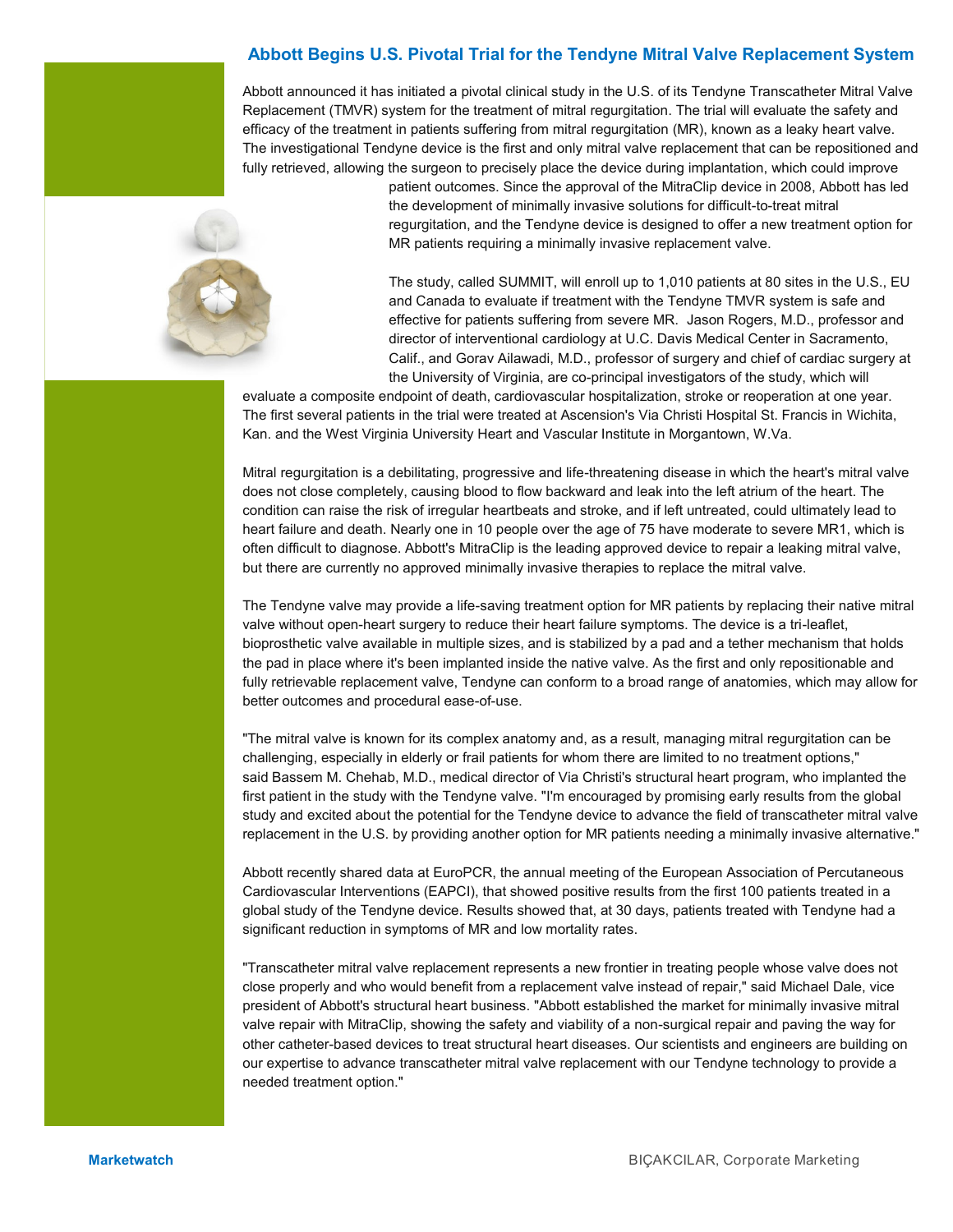### **Technique Keeps Blood from Touching Catheter's Surface to Make Dialysis Safer**



Central venous catheters, such as those used during dialysis, have a nasty tendency of getting fouled up with proteins and bacterial deposits. Not only do the catheters end up having a short lifetime, patients are exposed to the potential for serious infections. At Draper, a research and development firm, a team has developed a way of keeping proteins from settling onto the insides of catheters, thereby avoiding a myriad of complications that can result from dirty catheters.

The method is called water-infused surface protection (WISP) and it results in a layer of pure, blood-free fluid gliding on the inside surface of the catheter. Because no blood actually comes in contact with the catheter, protein buildup is prevented. Additionally, any proteins that do somehow end up sticking to the catheter are quickly pushed away by the stream.

The Draper researchers believe that in addition to obvious benefits,

the new catheter technology will lead to easier delivery of antibiotics, anti-coagulants, and thrombolytic drugs directly through a central venous catheter.



**Accu-Chek Solo Tube-Free Insulin Micropump Cleared in Europe**



**ACCU-CHEK** 06  $\sqrt{2}$  150 U  $0.90$  U/h  $25 \text{ mi}$ 

**Marketwatch** BIÇAKCILAR, Corporate Marketing